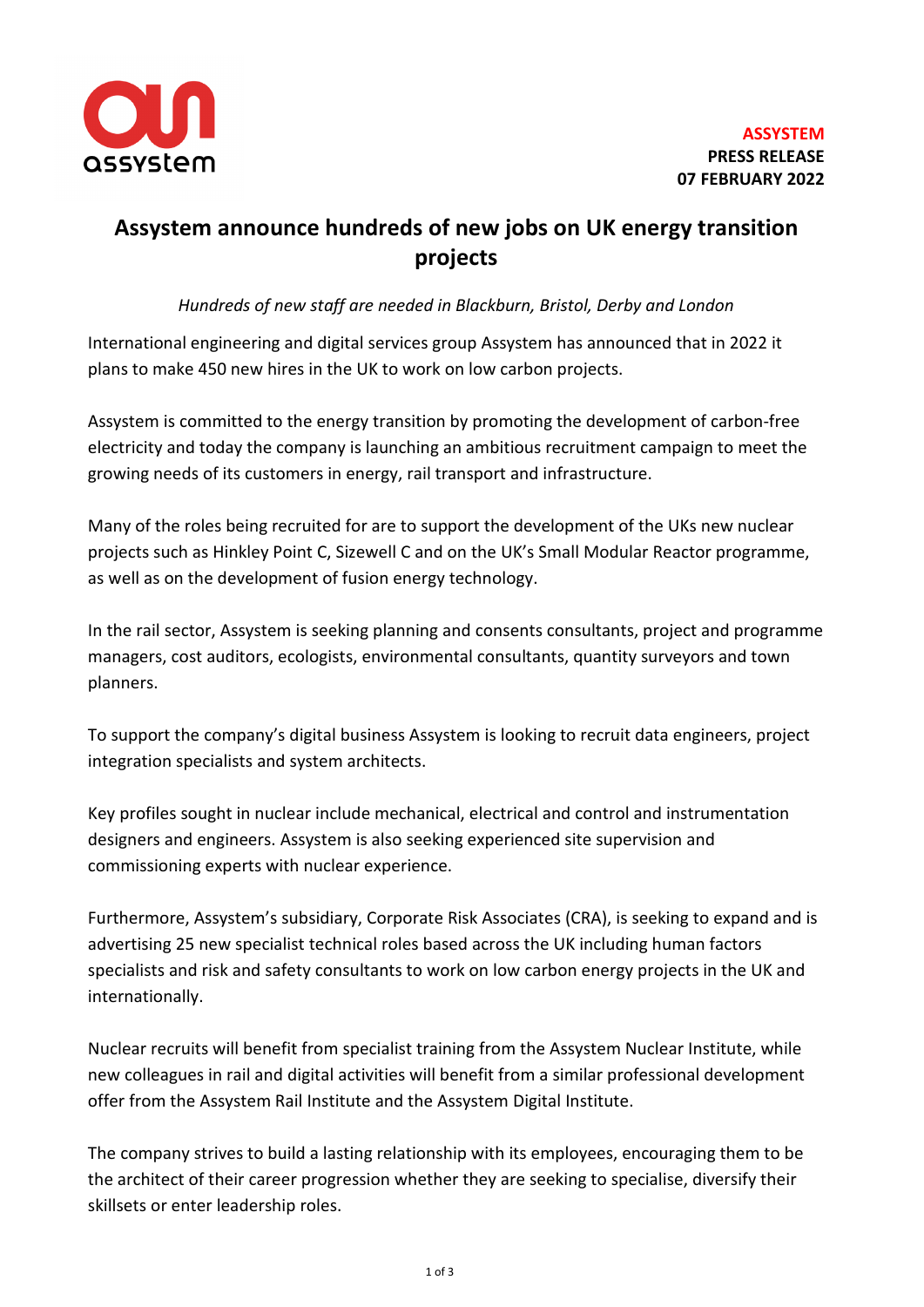Assystem has a strong HR policy and ethos and since 2010, the group has implemented actions on gender diversity through the creation of the #INCREDIBLEWOMEN programme, which is organised around three main pillars: to recruit, retain and evolve more women in the company. A key initiative of this programme is the investment of £5 million in a new UK graduate scheme to attract 100 women to nuclear roles by 2025-6. [1]

As part of its 2022 recruitment drive Assystem is looking to attract candidates who will not only be excellent in their respective fields but also possess the behaviours and attributes that align with the company's culture, where people are encouraged to collaborate, be agile, resilient and to dare. Assystem's values of; trust, creativity, responsibility, and solidarity are the foundation of its relationship with employees, with whom they are focused on building long term and sustainable relationships that will allow them to evolve with the company.

**Simon Barber Assystem's UK Managing Director said**: "*It is an exciting time for Assystem in the UK, our business is fully aligned to achieving the UK's decarbonisation plan to meet its net zero commitments, so we must have a strong team to deliver these new infrastructure projects.*

"*Today the UK is in a new era of building energy technology, delivering new electrified transport infrastructure, and is delivering major nuclear new build and nuclear decommissioning programmes. Companies such as Assystem are vital in supplying the expertise and leadership to deliver these projects. Our growth in the UK is matched by our commitment to invest in the training and development of our employees and to building the diverse workforces of the future*."

To view the jobs available today visit:<https://jobs.assystem.com/en/>

To apply for the graduate scheme, send a CV and cover letter to [graduates@assystem.com](mailto:graduates@assystem.com)

For more information about Corporate Risk Associates visit:<https://crarisk.com/>

**ENDS**

## **EDITOR'S NOTES**

[1] Assystem – Assystem is investing £5 million in the next generation of women engineers: [https://www.assystem.com/fr/actualite/assystem-investing-5-million-in-the-next-generation-of](https://www.assystem.com/fr/actualite/assystem-investing-5-million-in-the-next-generation-of-women-engineers/)[women-engineers/](https://www.assystem.com/fr/actualite/assystem-investing-5-million-in-the-next-generation-of-women-engineers/)

## **ABOUT ASSYSTEM**

**Assystem** is an international engineering group. As a key participant in the industry for over 50 years, the Group supports its clients in managing their capital expenditure throughout their asset life cycles. Assystem S.A. is listed on Euronext Paris. For more information please visit [www.assystem.com](https://urldefense.proofpoint.com/v2/url?u=https-3A__www.globenewswire.com_Tracker-3Fdata-3DPWgO-5FHWKGQLjTX26ww-2DwuUXV0fHevb-5Fw7Myex6q4vwwN86j-2D5GqdZcB56yyZdH2cUaD6GKHub50gTKt2ykpiD73-5F-2DQ-2DdBswo42UNqMZgRV8-3D&d=DwMGaQ&c=ZyjzMVfTJP7ds8FFWeNLylOBIELFrvfNTnUyB9eS_mk&r=y1RHEaRCvQDXFE15IHuv9VrLRlEn52Ru5VTdB5Hu2vc&m=VkEdgjiDDY_o3hyIQlR4nPLQWqSpwzrmCsR4S3dRzDs&s=r-2rPOCzgmLRvaBbFvImBikR4A7y7ULKfcnjgM0iRKo&e=)